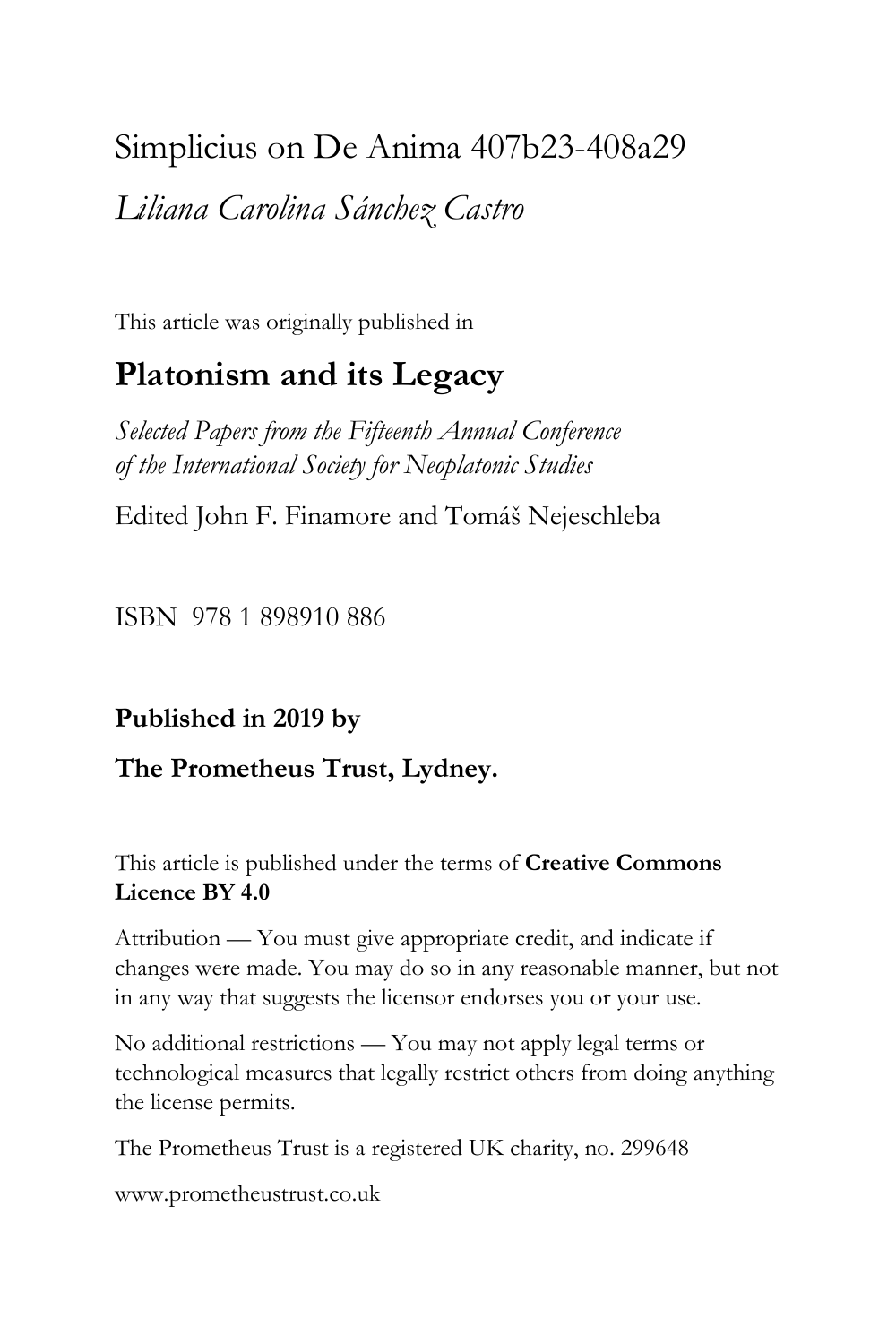### Simplicius on De Anima 407b23-408a29

Liliana Carolina Sánchez Castro

(Postdoctoral researcher, Department of Classical and Vernacular Languages and Literatures of the University of São Paulo (Usp), with the financial support granted in the process n. 2016/05333-6 of the Fundaçâo de Amparo à Pesquisa de Sâo Paulo (FAPESP).

 The task of the Neoplatonic commentators of Aristotle's works, mostly in what has to do with dialectical passages, is usually "taken for granted instead of explained" (Baltussen 2008  $22$ )<sup>[1](#page-1-0)</sup>. I'm borrowing these words employed by Han Baltussen in a different context to talk about the appreciation that the commentaries on the first book of the De Anima, in general, but 'Simplicius'<sup>[2](#page-1-1)</sup>, in particular, have received from the contemporary scholarship. The reason I feel entitled to make such an amplification of the scope of Baltussen's judgment has to do, in fact, with the traditional way in which the commentator's exegetical effort is seen. Their role is often considered in light of their doctrinal commitment to Neoplatonic doctrine and, notably, with their "harmonization" project of Plato's and Aristotle's thought. Because of that, these readings are held to distort Aristotle's philosophical aims more than explaining them<sup>[3](#page-1-2)</sup>.

 In the following lines I aim to study one of those cases in which the exegetical labour of a Neoplatonic commentator is seen as carrying a doctrinal element that entails a certain distortion of Aristotle's thought. The case that I propose to analyze is 'Simplicius'' commentary on the soul-harmony theory, for the commentator runs his interpretation with the aid of certain Neoplatonic theories that are alien to Aristotle's

<span id="page-1-0"></span><sup>1</sup> On the discrete reception of 'Simplicius' commentary on the *De Anima* by the contemporary criticism, see Blumenthal (1976 306).

<span id="page-1-1"></span><sup>2</sup> I will always refer to the author of the commentary on Aristotle's *De Anima* as 'Simplicius'. I will do so, because the tradition that has lent us the text first identified the author with Simplicius, the Neoplatonic philosopher and celebrated commentator on Aristotle's *Physiscs*, *Categories* and *On Heavens*. Nevertheless, there are some doubts concerning this authorship, which have made specialist to ascribe this work to Pryscian of Lydia (Bossier & Steel 1972; Perkams 2005 511). For this debate, where several of the most authorized voices have changed of position, see Urmson (1995 2), Blumenthal (1987a 93), Hadot (1978 29; 1987 23).

<span id="page-1-2"></span><sup>3</sup> On the distortion in general, but in particular for the *DA's* case, see Sorabji, who gives as evidence of this effect the Iamblichean interpretation of Aristotle, which is going to be important for 'Simplicius' aims (1976 3 and 15). See also Gerson (2006 199).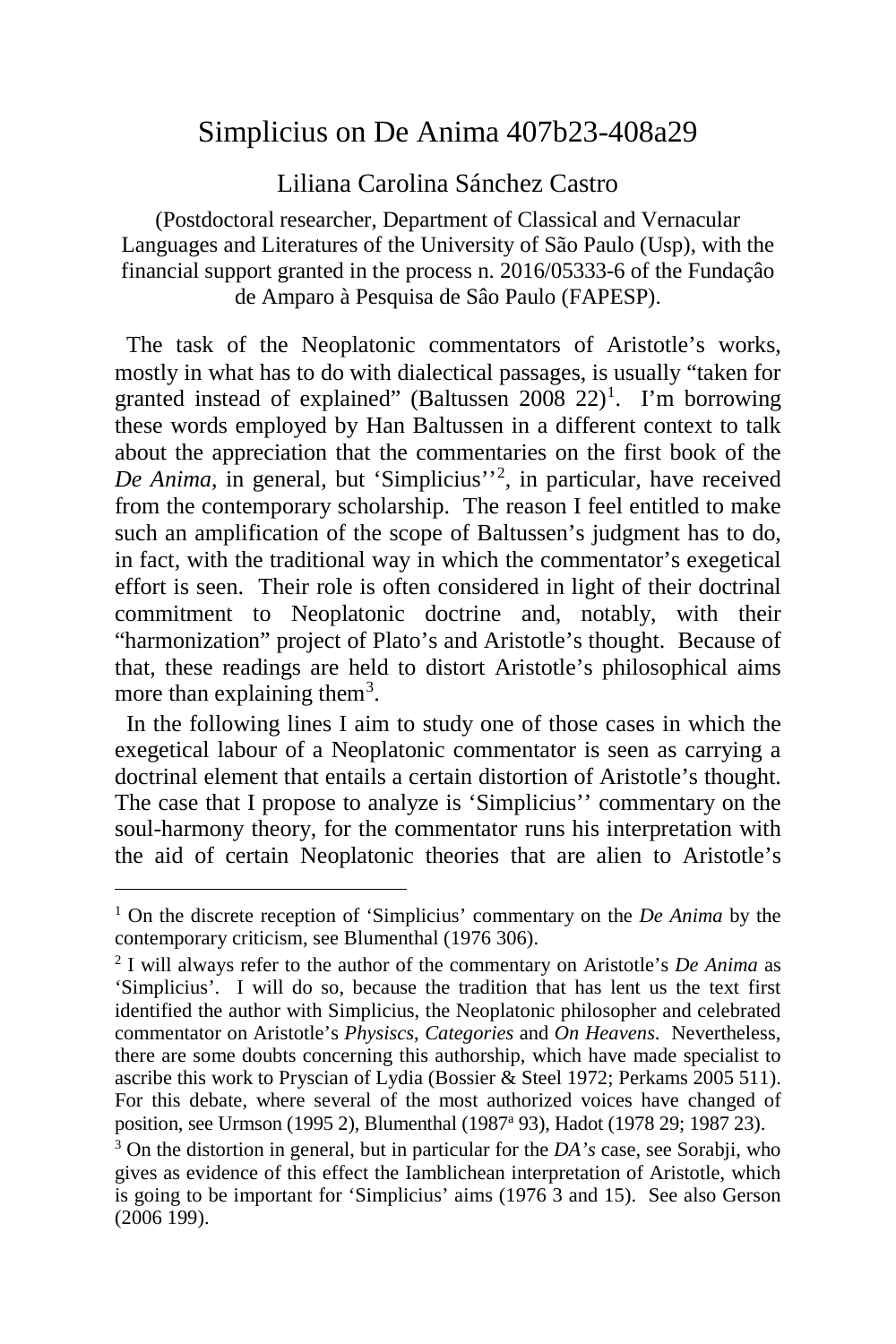thought. My aim is to track how the hermeneutical device that the commentator applies to the Aristotelian text is built up from the elements provided in the text itself, how the foreign doctrine is introduced, and how this elicits a global comprehension and a philosophical appropriation of the text. In order to do so, I will first present the passage and the alien theory that is being employed by 'Simplicius' to perform his exegesis; then I will show how the commentator chains two passages of the text and produce an explanation for the refutation of the soul harmony theory. Finally, I will describe what kind of interpretation is produced and how it serves to explain Aristotle's challenge in using the hylomorphic model applied to psychology. By doing this I hope that I could explain how is that the commentator feels himself authorized to introduce the alien theory, how he builds up his exegesis around a problem that he needs to solve, and consequently what is the philosophical product of such an interpretation.

1

 The only case where 'Simplicius'' commentary on the first book of the *De Anima* does not target the first line of what we nowadays know as a chapter is when Aristotle brings up the soul-harmony opinion<sup>[4](#page-2-0)</sup>. The introduction to the exegesis on this theory occurs in the explanation of one of the last sentences of chapter three: "for it seems that each thing has a particular form and structure<sup>[5](#page-2-1)</sup>" ("δοκεῖ γὰρ ἕκαστον ἴδιον ἔχειν εἶδος καὶ μορφήν."; *DA* 407b23-24).

 This sentence can be taken as one of the conclusions of, or part of a single one, the refutative procedure that took place throughout chapter three. Most of the dialectical process<sup>[6](#page-2-2)</sup> in that chapter of the *De Anima* 

<span id="page-2-0"></span><sup>4</sup> There are other cases in which 'Simplicius' chains chapters in his exegetical procedure, like what occurs at the end of chapter 2 and the beginning of chapter 3 of Book II. In that case, something similar to this case is going on.

<span id="page-2-1"></span><sup>5</sup> The translation of 'μορφή' by 'structure', although accurate, corresponds more to the customary way of translating the occurrences of the term in the Aristotelian treatises. In the case of the commentators, this choice finds a justification in the necessity to reserve the term 'shape" for 'σχήμα', which is the word that 'Simplicius' uses more familiarly to refer to that very concept.

<span id="page-2-2"></span><sup>6</sup> By dialectical process I understand the utilization of the logical tool that aims to submit to examination the available endoxic material for a particular investigation in order to sift out false contents. This use of dialectic seemed to be stated by Aristotle in the *Topics*, when referring to dialectic's utility for philosophical purposes (*Top.* 101a34). On this use of dialectic, see Baltussen (2000 33) and Sánchez (2016 76).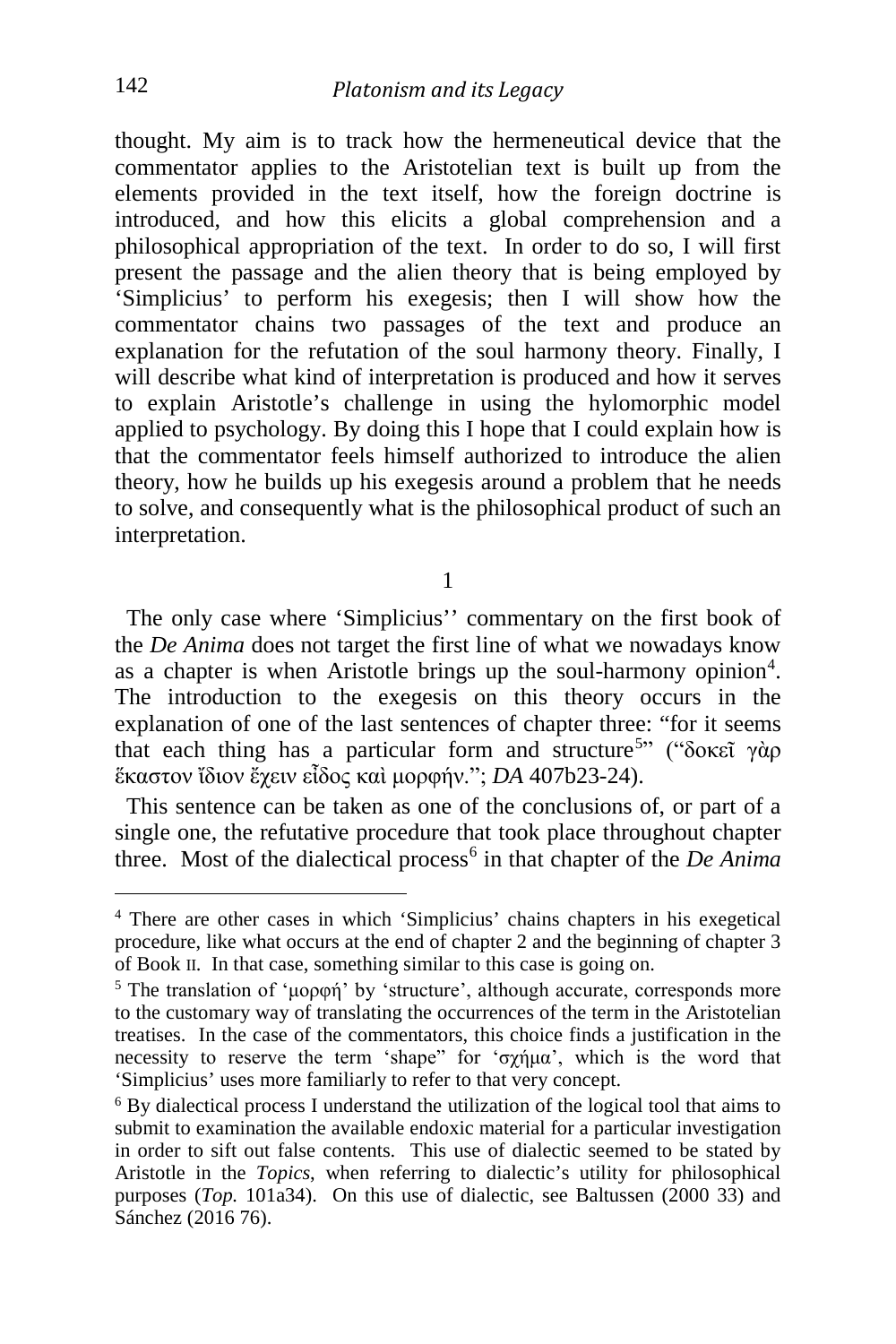was devoted to criticizing any theory (although special attention to Plato and the Platonists can be noticed) that could ever conceive of the soul as a mobile entity to explain its motor capacity. One of the funest consequences of attributing motion to the soul as a definitional feature is that it becomes somehow "localized" and, therefore, gets the status of a body (*DA* 406a20). So it is important to proceed in this research with a clear notion of what a body is as well, in order to dodge any possible ambiguity, and to keep in mind an important distinction, at least conceptually speaking.

 At the end of the chapter, Aristotle reveals what seems to be his biggest concern about the theory of an automotive soul (which is operative for any other theory), namely, that it focuses too much on the soul and never says anything about the body (*DA* 407b20). Thus, a theory as such fails to produce the contrast needed to explain the asymmetric relation of dependence between both soul and body. Moreover, this lack of interest in the body leads to the absurd consequence that any soul could enter into any body, like Pythagoreans believed it was the case according to Aristotle's report at the very same passage where he expresses the aforementioned concern. Consequently, all these ancient theorists omitted the common element (κοινωνία) that must exist in order to explain the action of the soul on the body. At the end, by pointing out all these failures, Aristotle is actually asking for an analysis that could run from hylomorphic presuppositions.

 Under that line of reasoning, it becomes clear why for Aristotle the core of the criticism at that point of the dialectical survey is that it is mandatory to establish what kind of body can receive a soul, can be acted upon it and changed by it, and what exactly the soul that changes the body without being itself subject of change is. This procedure must ultimately result in establishing of what is common to soul and body. Then, for the commentator it has to be important that Aristotle is engaged in a conceptualization process effectuated upon the criticism of ancient theories, and that he is not endorsing any theory, but criticizing and problematizing others'. That explains why this section, which includes the soul-harmony theory (that in the Aristotelian text is treated as "ἄλλη τις δόξα"), occurs as a whole under the lemma already quoted (*DA* 407b23).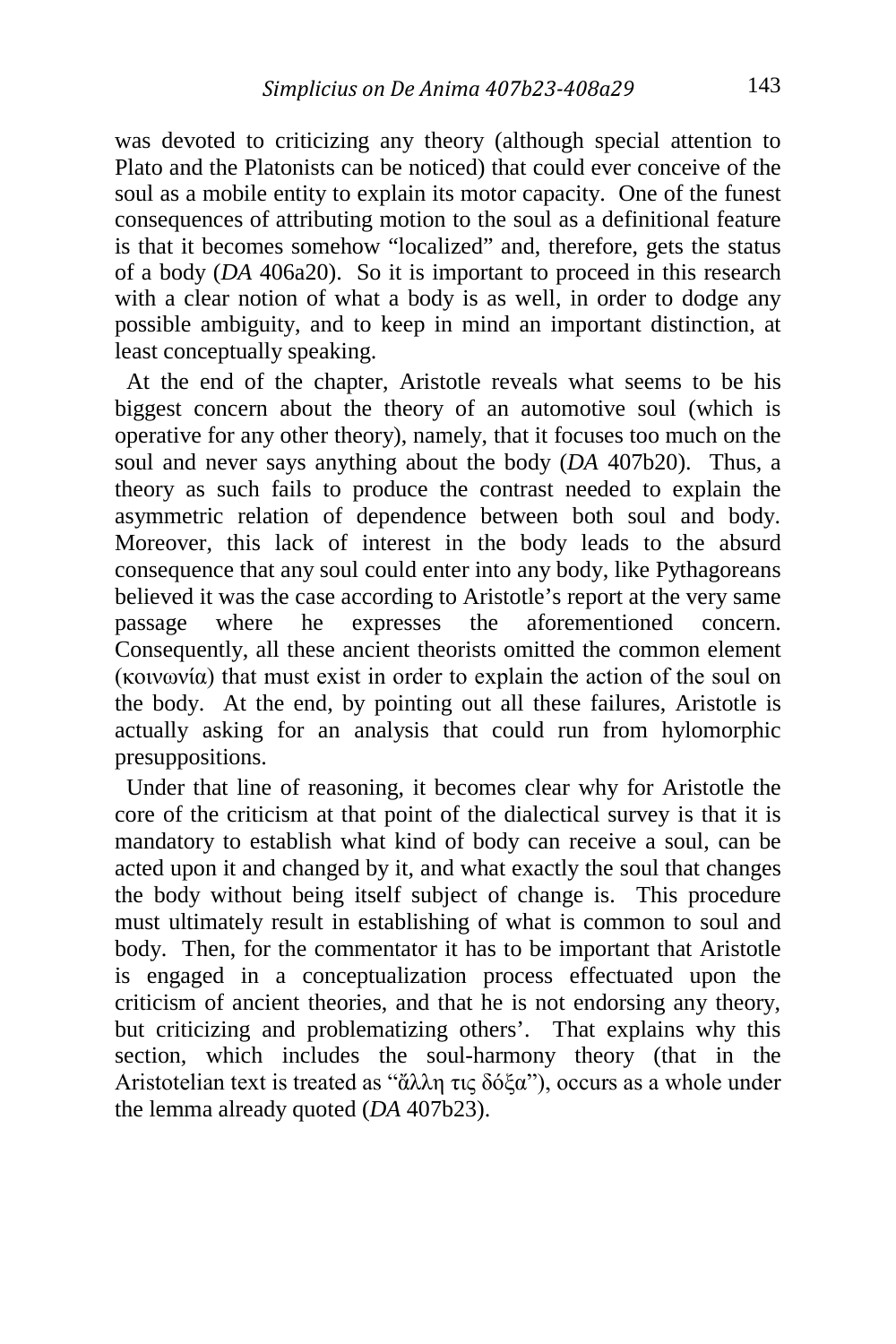That particular sentence constituting the lemma under study, that is going to be one of the main elements of this reading, has attracted very little of scholar's attention. Although it seems to be a consensus that there is not a strong distinction to consider at this very line of the Aristotelian text, still there are a few interpreters that acknowledge that both εἶδος and μορφή could contribute a conceptual subtlety to the text <sup>[7](#page-4-0)</sup>. It could be the case of 'Simplicius' too, who, even if is not explicitly saying so, seems to read at this very point an important distinction<sup>[8](#page-4-1)</sup>:

[1] For the body that is to be changed vitally by the soul must already be alive, and live determined by the form of the soul that changes it. [1a] And that is, as he requires in this passage, to distinguish the life in the body derived from the soul that has the function of using it (ὡς κατὰ τὸ χρώμενον ἱσταμένης) from that which gives the body a form as an instrument and as changing vitally (τῆς ὡς ὄργανον τὸ σῶμα καὶ ὡς ζωτικῶς κινούμενον εἰδοποιούσης), [1b] and to posit that that which gives form to the instrument is always like that which uses it. [9](#page-4-2)

In this passage 'Simplicius' provides both an account of what the body and soul are under his own understanding and exegesis of the Aristotelian theory. On the one hand, the body cannot be just any random body, for it needs to be perfectly clothed by its soul and, for

<span id="page-4-0"></span><sup>7</sup> Most of the contemporary interpreters think that the καὶ has epexegetical value (Hicks 1907 262). Ackrill, in fact, explains the necessity of this explanation on the possible ambiguity carried by the term εἶδος to be read as meaning "species" in some particular contexts (1973 122). Polansky, in turn, thinks that this conceptual splitting is meant to prevent the reader from reading εἶδος in a Platonic way (2007 101 n. 36)

<span id="page-4-1"></span><sup>8</sup> For the texts of 'Simplicius' commentary on the *De Anima*, I will use Urmson's translation (1995). However, this translation has been modified slightly by me, given that in some cases the particular choice of texts that I did require to call back some former referents present in form of anaphors. In very few cases I tried to make the vocabulary uniform, This translation is based on the edition of Hayduck (1882), which is the text I am employing for the Greek.

<span id="page-4-2"></span><sup>9</sup> 'Simplicius', *In De an.* 51.28-33: "Καὶ γὰρ ζῆν ἤδη χρὴ τὸ ζωτικῶς ὑπὸ τῆς ψυχῆς κινηθησόμενον | σῶμα, καὶ ζῆν κατὰ τὸ τῆς κινούσης εἶδος ὁριζόμενον. καὶ τοῦτό ἐστιν, | ὃ ἐν τούτοις ἀξιοῖ, διακρίνειν τε τὴν ἐν τῷ σώματι ζωὴν ἀπὸ τῆς ψυχῆς | ὡς κατὰ τὸ χρώμενον ἱσταμένης, τῆς ὡς ὄργανον τὸ σῶμα καὶ ὡς ζωτικῶς | κινούμενον εἰδοποιούσης, καὶ ὁμοίαν τῇ χρωμένῃ ἀεὶ τὴν εἰδοποιὸν τοῦ | ὀργάνου ὑποτίθεσθαι."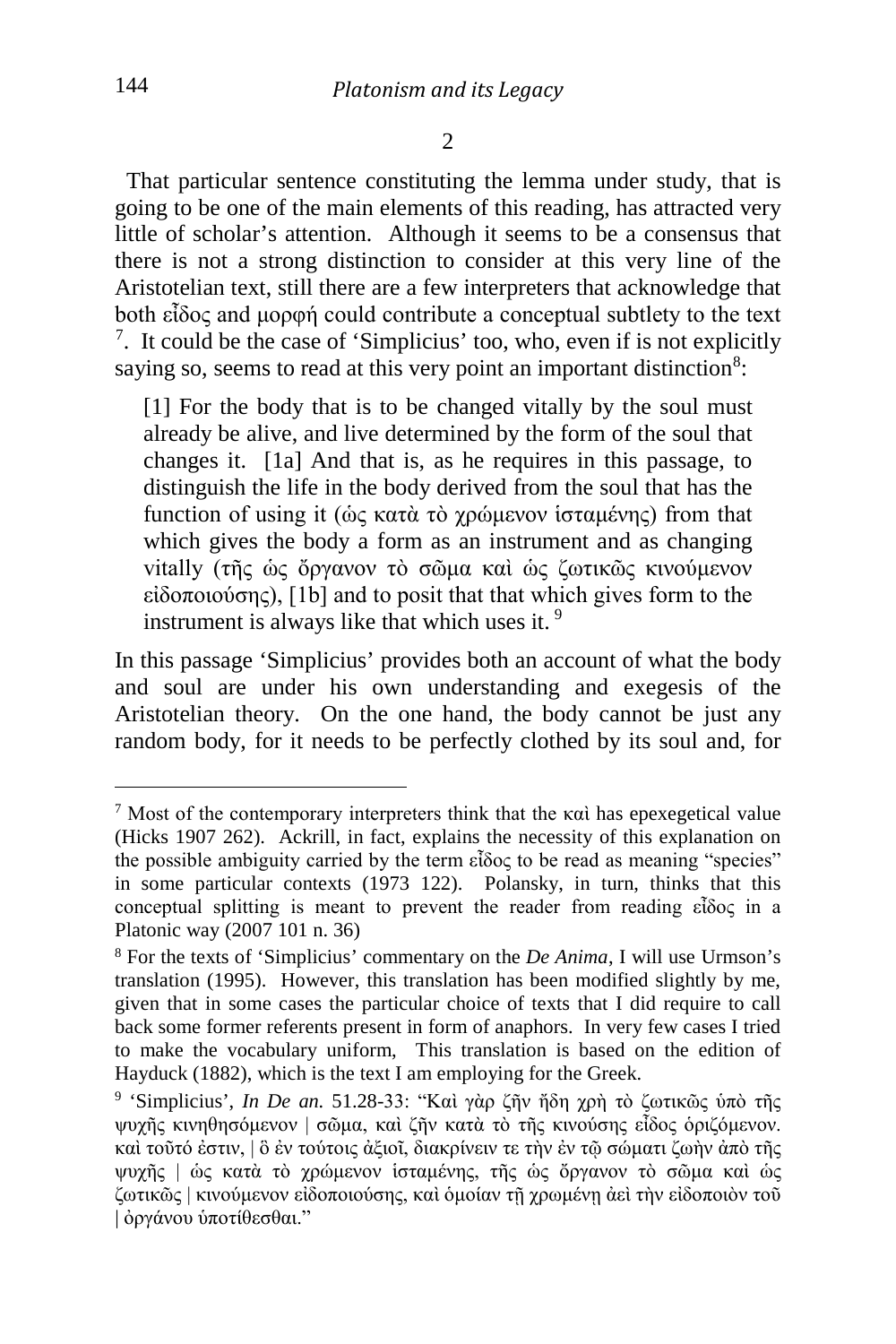that it has to be "already alive". In like manner, life comes from the agreement between the soul and its body [1]. Now, this life is not determined by soul *simpliciter*; for, on the other hand, soul is a twofold "entity" [1a] whose duplicity stands in a relation of likeness [1b].

 Element [1a] is, actually, the one that seems to be more alien to Aristotle. Henry Blumenthal included this item among what he called the "somehow strange interpretations" that, Neoplatonic commentaries in general, but in particular 'Simplicius'' harbors, namely, a theory that attributes layers to the soul, together with a distinction of two kinds of psychic life (1987<sup>b</sup> 91 and 97)<sup>10</sup>. According to this theory, the soul is unfolded in at least two layers:

[2] But first he gives in common the formal cause of the bodies for all the souls (τὴν εἰδητικὴν αἰτίαν), not as bodies, but as living tools. [2\*] For nature, not soul, is the formal cause of bodies (φύσις γὰρ ἡ ὡς σωμάτων εἰδητικὴ αἰτία, οὐ ψυχή), [2a] but that which informs them as living tools is either soul or a part of soul or not without soul. This is the formal cause, through which that which is vitally informed with life is able to move. [2b] That by which it is moved is something else.<sup>[11](#page-5-1)</sup>

<span id="page-5-0"></span><sup>&</sup>lt;sup>10</sup> "He asserts that Aristotle first gives us what is common to all kind of soul, that it is the formal cause not just of bodies but of bodies qua ὄργανα ζωτικά: the formal cause of the former is φύσις. Here we have a distinction already found in Plotinus between two layers of soul, one which makes matter into body and another which makes mere body into living body at the lowest level, which Simplicius frequently introduces into the De Anima. Further distinctions follow (cf. 4.14 ff). What makes and informs the living organism – if that is an acceptable translation of ώς ὄργανον ζωτικὸν εἰδοποιοῦσα – is either soul or part of soul or something not devoid of soul: the last of Simplicius' three possibilities would admit φύσις, or indeed any further level of soul one might care to define which might be regarded as not-soul in so far as is lower that whatever level one might specify as soul in the strict sense – as the Neoplatonists' rational soul is often specified. Whatever it is, it is this informing soul which gives the thing that is informed life by giving the capacity to move: it is moved by another and superior kind." (Blumenthal 1987<sup>b</sup> 97).

<span id="page-5-1"></span><sup>11</sup> 'Simplicius', *In De an.* 4.14-19: "ἀλλὰ πρῶτον μὲν κοινῇ πάσαις τὴν εἰδητικὴν τῶν σωμάτων ἀποδίδωσιν | αἰτίαν, οὐχ ὡς σωμάτων ἀλλ' ὡς ὀργάνων ζωτικῶν. φύσις γὰρ ἡ ὡς σω-|μάτων εἰδητικὴ αἰτία, οὐ ψυχή· ἡ δὲ ὡς ὄργανον ζωτικὸν εἰδοποιοῦσα ἢ | ψυχὴ ἢ μέρος ψυχῆς ἢ οὐκ ἄνευ ψυχῆς. καὶ αὕτη μὲν αἰτία εἰδητική, | καθ' ἣν τὸ εἰδοποιηθὲν ζωτικῶς οἷόν τε κινεῖσθαι. ἑτέρα δὲ ἡ ὑφ' ἧς | κινεῖται·"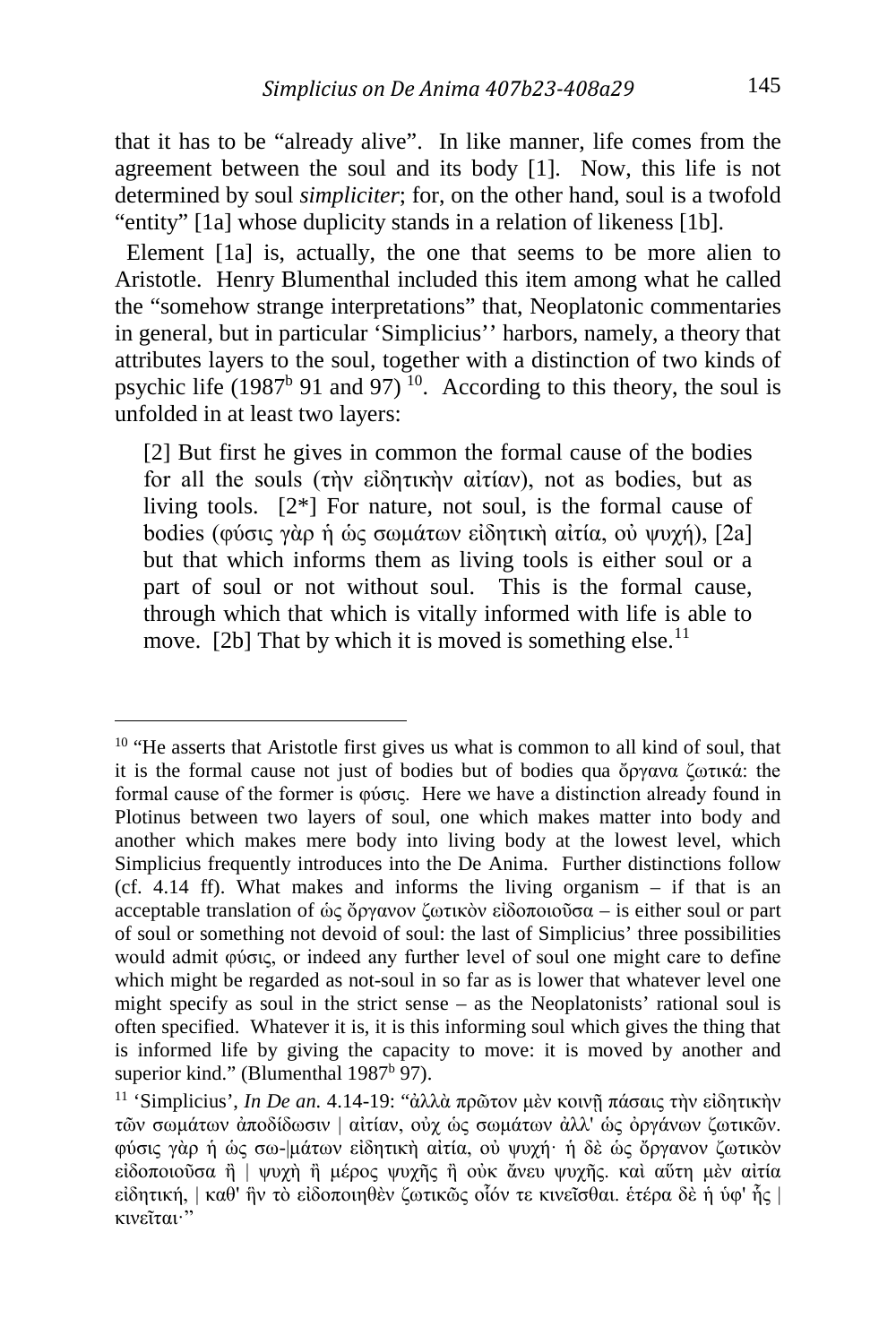The information that we get from this passage is, in short, the following: the soul is the formal cause of living beings, but what makes matter a body, in general, is not soul but 'nature' (for there are natural bodies that are not meant to be living ones)  $[2^*]$ . Then, Blumenthal says, 'Simplicius' continues to make distinctions, namely, one between two types of soul that corresponds with the distinctions encountered in [1a] and [1b].

 However, there is something that it is not clear about that identification: the place and meaning of 'nature' (φύσις) in the psychological context, as understood by the commentator. The term could evoke some Aristotelian doctrine that it is possible to trace back to the *Physics* and the *Metaphysics*. In *Physics* ii.1 Aristotle, in fact, deals with the notion of nature and its scope. In that context, he gave his definition of 'nature' as a certain principle of motion and  $rest<sup>12</sup>$ , residing in those things that we call substances<sup>[13](#page-6-1)</sup>. However, as he explains it in this customary dialectical way, for some people 'nature' needs to be understood as the primary constituent of such substances, namely, matter (*Phys.* 193a9-13). Aristotle agrees in that in a certain way we rightly call 'nature' to the primary matter of things having such a principle above mentioned; however in another sense, 'nature' is the form and specie (ή μορφή καὶ τὸ εἶδος τὸ κατὰ τὸν λόγον)<sup>14</sup>. Notice that the same terminological duplication is being used and, again, contemporary readers have understood it as a mere explanatory reiteration<sup>[15](#page-6-3)</sup>. Be as it may be, on what concerns to the philosophical

<span id="page-6-0"></span><sup>12</sup> Aristotle, *Physica* 192b20-23: "ὡς | οὔσης τῆς φύσεως ἀρχῆς τινὸς καὶ αἰτίας τοῦ κινεῖσθαι καὶ | ἠρεμεῖν ἐν ᾧ ὑπάρχει πρώτως καθ' αὑτὸ καὶ μὴ κατὰ | συμβεβηκός" ([…] nature is a certain principle and cause of being moved and of being at rest in that to which it belongs primarily by itself and not by accident);

<span id="page-6-1"></span><sup>13</sup> Aristotle, *Physica* 192b32-34: "φύσιν δὲ | ἔχει ὅσα τοιαύτην ἔχει ἀρχήν. καὶ ἔστιν πάντα ταῦτα οὐσία· | ὑποκείμενον γάρ τι, καὶ ἐν ὑποκειμένῳ ἐστὶν ἡ φύσις ἀεί." (The things that have such a principle are said to have nature. Each one of these things is a substance, because it is a substrate and nature is always in a substrate).

<span id="page-6-2"></span><sup>14</sup> Aristotle, *Physica* 193a28-31: "ἕνα μὲν οὖν τρόπον οὕτως ἡ φύσις λέγεται, ἡ πρώτη ἑκάστῳ ὑποκειμένη ὕλη τῶν ἐχόντων ἐν αὑτοῖς ἀρχὴν κινήσεως καὶ μεταβολῆς, ἄλλον δὲ τρόπον ἡ μορφὴ καὶ τὸ εἶδος τὸ κατὰ τὸν λόγον." (Then, "nature' is said in this one way, the first material subtract en each thing of which have in their selves the principle of motion and change, but in another way is the structure and form according to the definition).

<span id="page-6-3"></span><sup>15</sup> But ancient commentators do not. Simplicius' commentary on this passage of the *Physics* (*In Phys.* 276.26-27) explains the duplicity of account and shape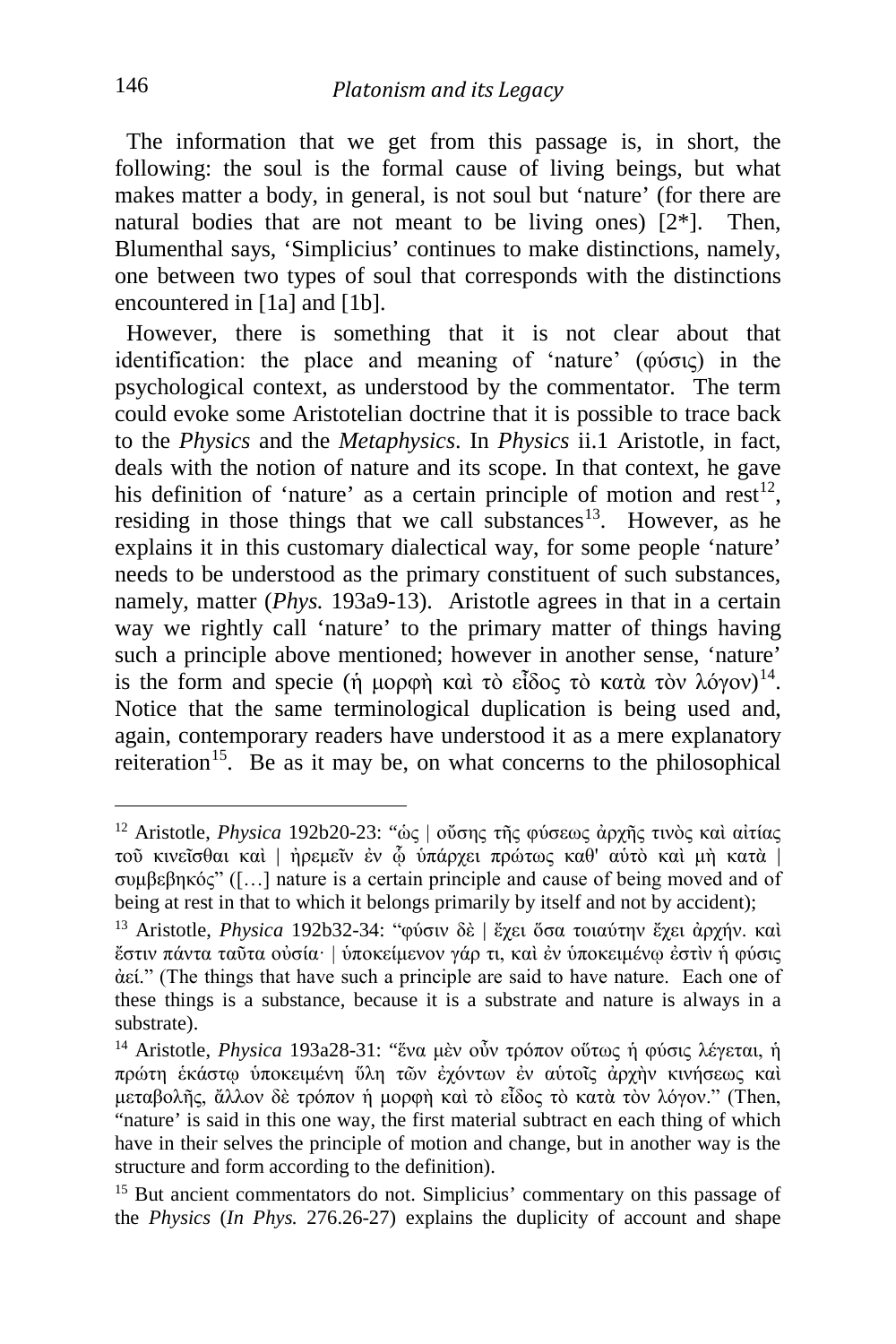anchor that a commentator could be looking at in Aristotelian texts', under a hylomorphic perspective, there is no reason to avoid calling 'nature' both to the material and the formal elements of a given composite. So then, it is obvious that 'nature' is a concept that can mean 'soul' for Aristotle (*cf. Met.* 1015a13<sup>[16](#page-7-0)</sup>), and there is textual evidence supporting the fact that a commentator could point in the case of the *De Anima* towards such a direction.

 However, 'Simplicius'' aim could be to avoid providing a classic hylomorphic reading in the psychological context. This could be because he sees that direct identification between matter and body is not possible, since the body has something specific that makes it akin to the soul. This is the reason why 'Simplicius' said that this body already has a type of psychic life [1]. Following the line of reasoning stated before, there is an informing-soul that is responsible for the living form that a body needs in order to be commanded by the soul. So, if this is right, this kind of soul cannot be identifiable with the layer of the soul to which Blumenthal points with the term φύσις, for 'nature' may be a formal cause, but it is not a formal cause responsible for the kind of life to which we attribute the soul to be the cause of.

 The text seems to point towards our explanation. However, this is the very same text that stirred up Blumenthal's question. For there is a sort of characterization of that type of soul that we called before the informing-soul, but at this moment there is a certain hesitation in calling it a 'soul' [2a]. Now, given that 'Simplicius' gave us possibilities for characterizing the informing-soul as "soul, a part of the

explaining that "we render the character that is unique to the shape in terms of the surface configuration, the colour and the size" (ἀποδίδομεν τὸ μὲν κατὰ τὴν μορφὴν μόνην τὸ κατὰ τὸ ἐπιπολῆς σχῆμα καὶ χρῶμα καὶ μέγεθος), which seems very similar to 'Simplicius'' terms in the *In DA*. I do not recur to Simplicius' text to avoid suggesting that they are the same author on the grounds of this similarity. On the question of the two Simplicius related to their divergences and agreements, Blumenthal (1996 73).

<span id="page-7-0"></span><sup>16</sup> Aristotle, *Metaphysica* 1015a13-17: "ἐκ δὴ τῶν εἰρημένων ἡ πρώτη | φύσις καὶ κυρίως λεγομένη ἐστὶν ἡ οὐσία ἡ τῶν ἐχόντων | ἀρχὴν κινήσεως ἐν αὑτοῖς ᾗ αὐτά· ἡ γὰρ ὕλη τῷ ταύτης | δεκτικὴ εἶναι λέγεται φύσις, καὶ αἱ γενέσεις καὶ τὸ φύε-|σθαι τῷ ἀπὸ ταύτης εἶναι κινήσεις." (From what have been said, prime nature and in its primary sense is the substance of what have the principle of motion as such in itself. For matter is called nature for being susceptible of receiving such a principle, and becoming and growing for being movements proceeding from it).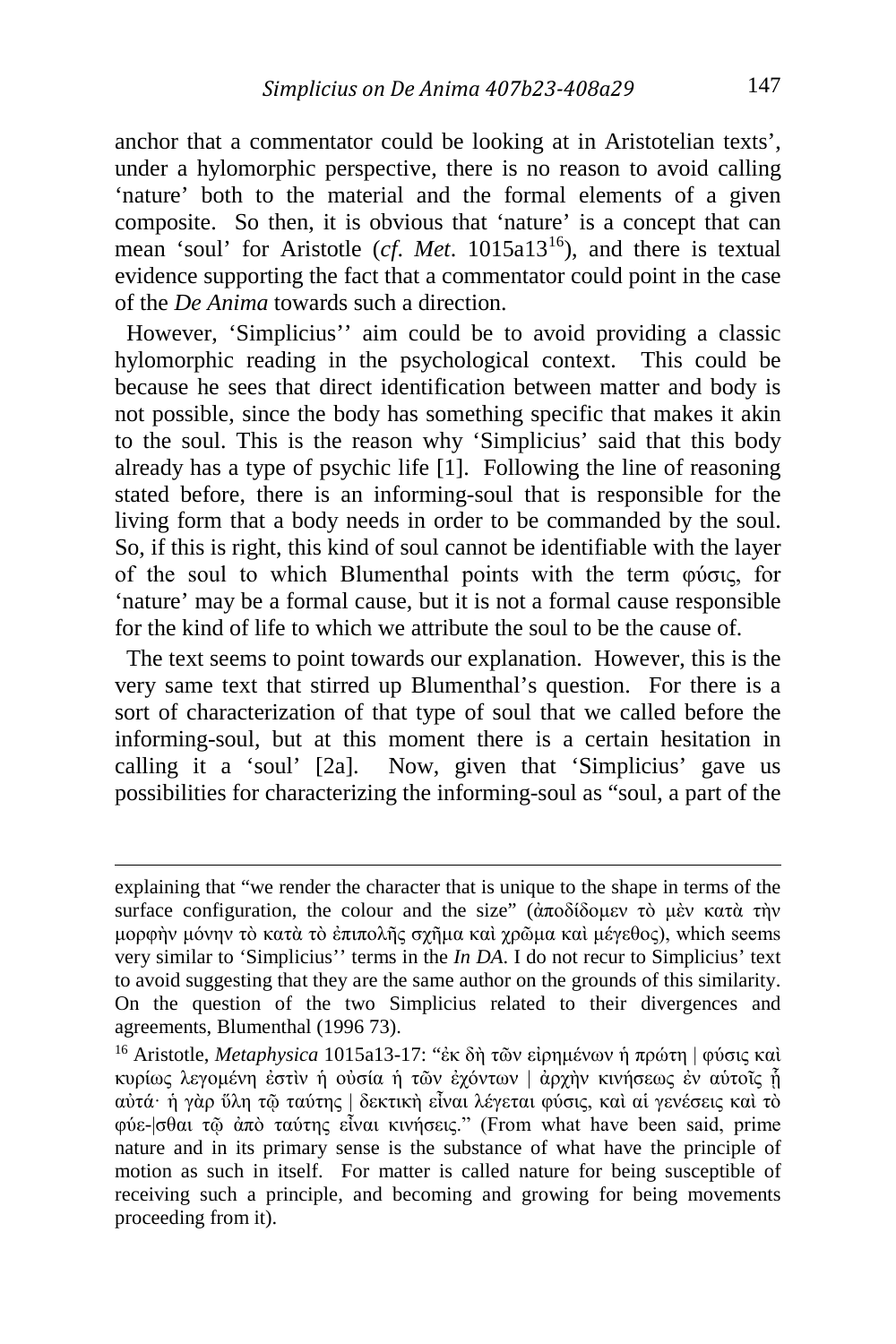soul or something not without soul", Blumenthal explains that the third possibility could admit 'nature' (1987<sup>b</sup> 97).

 Nevertheless, this suggestion does not seem very accurate or completely necessary. In the first place, 'nature' is not "something not without soul", for it actually can be equivalent to the formal cause in inanimate objects. Besides, the text on which Blumenthal is based, belongs to a very early and programmatic stage of 'Simplicius' commentary, from which we can deduce that the hesitation can be explained by the introductory purposes of such a passage. Secondly, there is maybe a reason for needing to obscure somehow the concept of 'nature' in the account that is meant to be specific for living-beings. That is to say, as anticipated, that an hylomorphic account looking to explain the relationship between matter and its formal cause need to be adjusted to the context of ensouled beings. That supposes, of course, to incorporate into the account bodies that are "already living" [1], but also to explain how is that the formal cause that is soul comes to be. In order to do so, we need to introduce the other distinctions or 'layers' of the soul that were present in the first text quoted [1a].

 The soul, then, exhibits a twofold character corresponding to two kinds of life: on the one hand, there is a soul that is the user of the body (τῆς ψυχῆς ὡς κατὰ τὸ χρώμενον ἱσταμένης) and another that gives it its form (τῆς ὡς ὄργανον τὸ σῶμα καὶ ὡς ζωτικῶς κινούμενον εἰδοποιούσης). The theory could be alien to Aristotle, but it does not seem to be an entirely strange or ludicrous interpretation. In fact, 'Simplicius' himself says that this distinction is required in the passage in order to explain the necessity of a particular and very special body in the case of ensouled beings. But the fact that the commentator says that the distinction is needed does not mean that he is introducing it by force. It seems that he has already found in the Aristotelian text something that could justify it or evoke it, and he is merely performing a sort of terminological "translation" totally licit in dialectical contexts[17](#page-8-0): for the user-soul could stand for εἶδος, and the informingsoul for μορφή.

 Furthermore, that the user-soul stands for εἶδος seems to be indicated by the very hermeneutical strategies that Aristotle has employed in the

<span id="page-8-0"></span><sup>&</sup>lt;sup>17</sup> Aristotle himself performs some of these "terminological" translations in his criticisms to ancient opinions. One of the most celebrated ones was effectuated upon Democritus theories in the *Metaphysics* (983b12). On this point, see Sánchez (2016 149).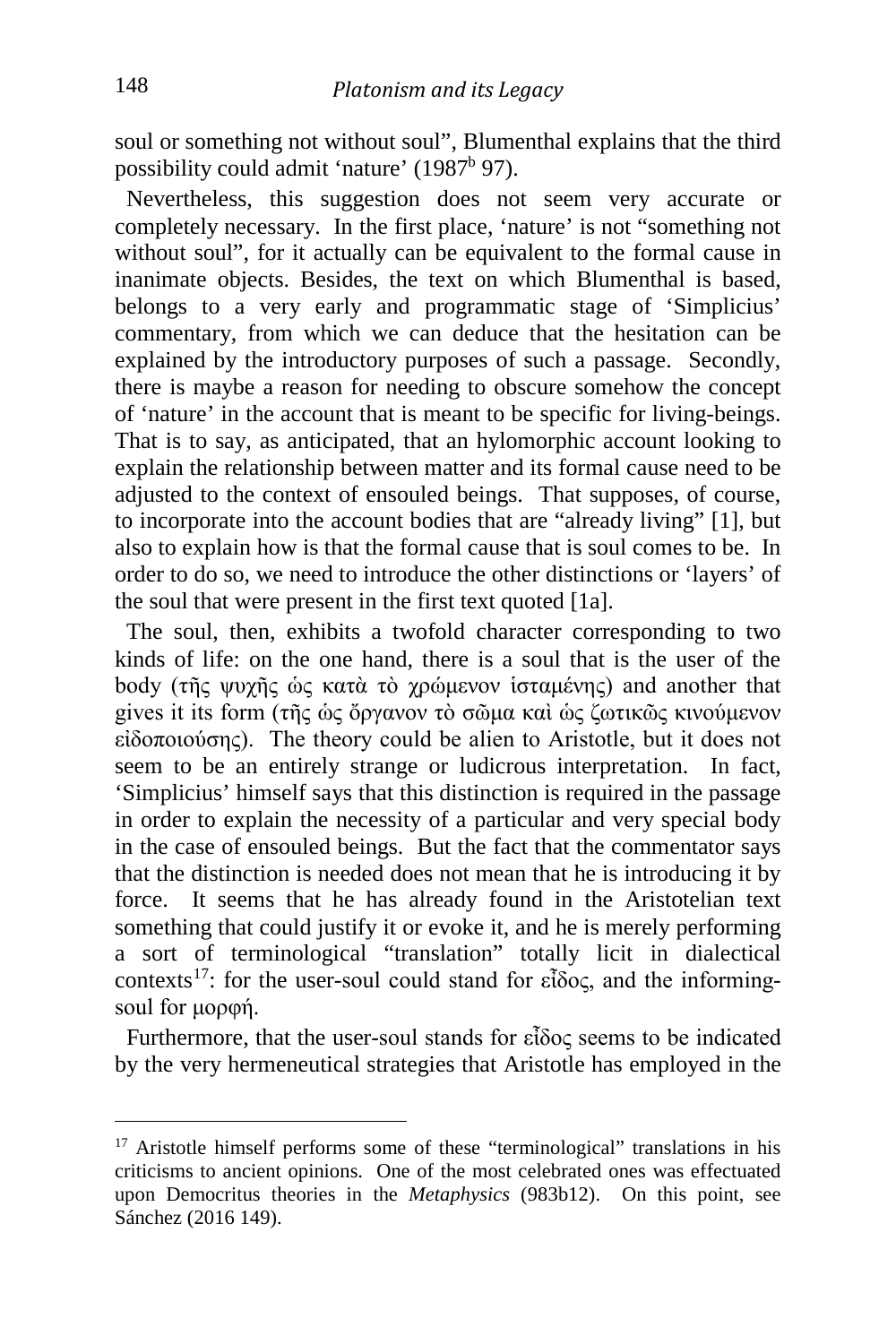course of the criticism of chapter iii. In the frame of the refutation of the conception that made of the soul a self-moving entity, he employed the analogy (i) of the sailor and the boat (*DA* 406a4-11). The function of that analogy is to provide a tool in order to analyze the opinion that the soul is a self-moving entity in the same terms of the holder of such a theory, that is, by describing the soul-body relationship in terms of user-instrument<sup>[18](#page-9-0)</sup>. Besides, he also refers back to a second analogy (ii), which follows the same principle, but specifies more by pointing to the "technical" aspect of the relation when using the examples of carpentry and music (*DA* 407b24-27).

 Although the relationship of εἶδος with the user-soul seems more familiar and authorized on the basis of the analogies, the case of μορφή is not less interesting. In the first place, it seems that this term required a "translation" for the commentator. As a matter of fact, it is a word that we may suppose that he consciously avoids or is not natural for him to use, given the very few occurrences in his vocabulary. In fact, when there is a question of applying the exegesis to μορφή, it seems that 'Simplicius' prefers the word σχήμα (*In De an.* 52.18). So it seems that the Aristotelian word, in itself, looks odd to the commentator or entails some oddness. The difficulty that such a term may be hiding has to do with the challenge that Aristotle's own "psychological hylomorphism" supposes for the commentator. As already seen, for a soul to inform a body, that body must already be alive (must already be informed somehow). Maybe, then, the term μορφή is philosophically too compromised for being useful in a psychological context with exegetical aims. That is why it is my belief that there was a deliberate attempt for eliminating 'nature' (φύσις) as a formal cause, which in a plain hylomorphic context adjoins with μορφή. In a psychological context, though, the story needs to be different; this seems to be also the reason to endorse that the concept replacing μορφή is not 'nature', but a type or layer of the soul. This kind of soul must be the real target of this analysis, for the soul is responsible for the body's organization that allows it to be the subject of the soul's control [1], that is, the one that informs it as a tool, and thus make of the body an appropriate instrument for the other soul to act upon.

i,

<span id="page-9-0"></span><sup>&</sup>lt;sup>18</sup> On the Platonic background of the sailor-ship analogy with the soul, see Olshewsky (1976 396).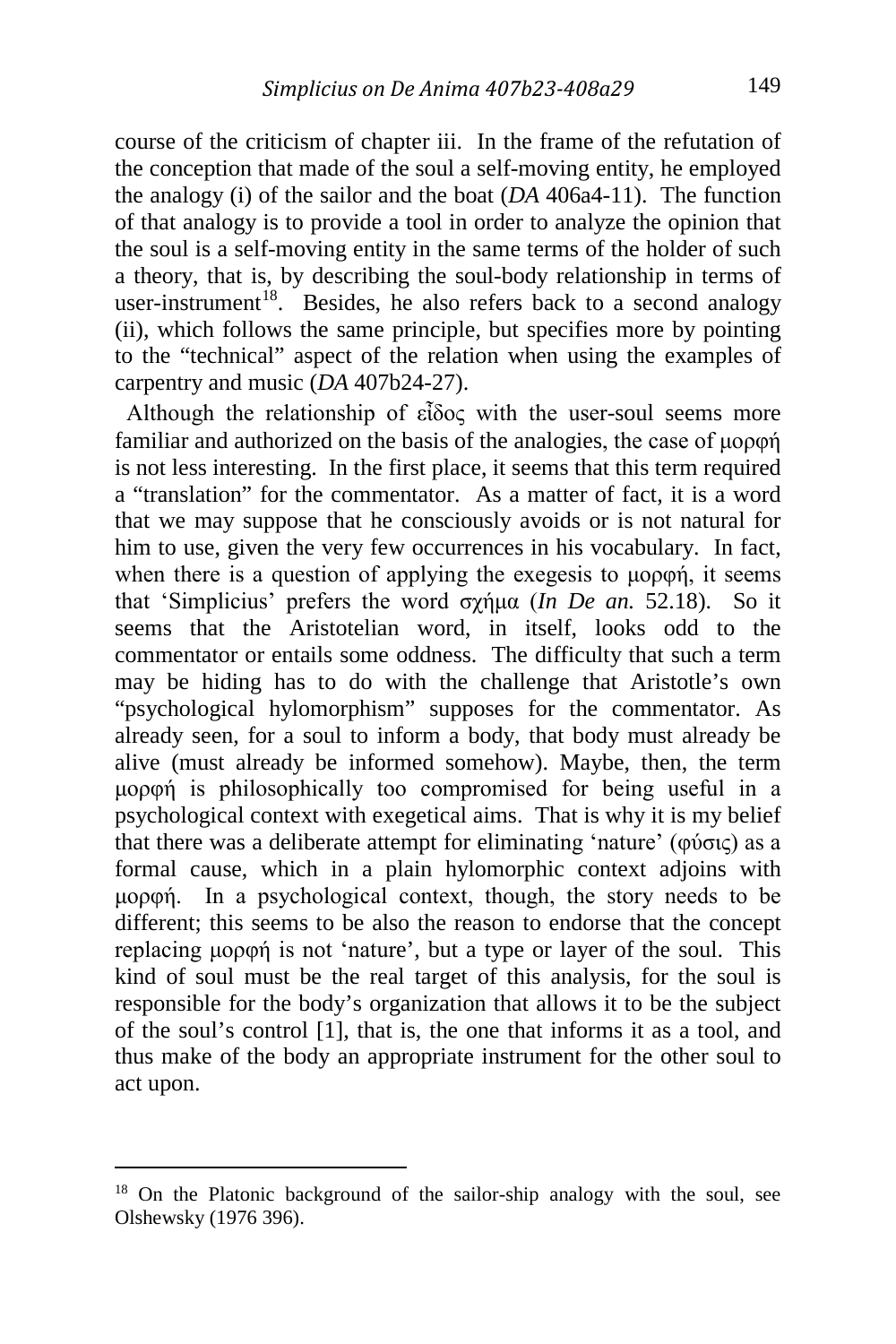This last issue adds a further point to the inquiry for the "community" of soul and body, which is what is the relationship between εἶδος and μορφή, or between their correlate 'souls'. At this very moment, the only thing that we have from the commentator is that this relationship is one of resemblance between the informing-soul and the user-soul [1b]; a few lines further, this relation of resemblance is going to be qualified as a "derived likeness" (ὁμοιότητα ἐκβεβηκυῖαν) or "descended likeness" (δικοιότητα ύποβᾶσαν)<sup>19</sup>. If this reading is right, then, it is not just that the εἶδος/μορφή couple introduces a slight terminological hue that the commentator is going to exploit; it is more that the kinds of soul to which those terms refer are different, even if they remain linked under the description of what they produce, namely, life $20$ .

3

 Until now, we have just talked about the preliminary passages to the introduction of the soul-harmony opinion. However, as it was stated before, the soul-harmony opinion is going to be analyzed under a rubric that, at least for modern interpreters, belongs to a different discussion. So, it is mandatory to disclose how the soul-harmony theory is connected with the analysis of chapter 3, and to what purpose it serves.

<span id="page-10-0"></span><sup>19</sup> 'Simplicius', *In De an*. 52.2-7: "καί μοι δοκεῖ | διὰ τοῦ θεωρήματος ἀξιοῦν καθ' ὁμοιότητα τὴν πρὸς τὸ χρώμενον ἀφο-|ρίζειν τὸ ὄργανον, ἀλλ' ὁμοιότητα ἐκβεβηκυῖαν. τὸ γὰρ ἔμψυχον τῇ ψυχῇ | ἐκβεβηκότως ὅμοιον, οὐ κατ' αὐτὴν τὴν κινοῦσαν χαρακτηριζόμενον ψυχήν, | ἀλλὰ κατὰ τὴν ἐκεῖθεν μὲν ὑποβᾶσαν τῷ μὴ κινητικὴν ἔτι ἀλλὰ τοῦ κι-|νουμένου εἶναι ὁριστικήν, καθ' ὁμοιότητα δὲ ὑποβᾶσαν·" (He seems to me, by this insight, to require that the tool be determined by its likeness to its user, but a derivate likeness. For the animate is like the soul derivatively, and has a character not like that of the soul that changes it, but like that which has descended from it by being no longer an originator of change but as determining the thing changed, and it is a descended likeness).

<span id="page-10-1"></span> $20$  This is a subject that we are not going to be able to explore, even if it is actually the real reason of the whole procedure 'Simplicius' is performing. The reason is going to be found in the second book, in the frame of the discussion on Aristotle's *definitions* of the soul and the doctrine of the two *entelechiai*, as was correctly pointed by Blumenthal (1976 68). Nevertheless, the present analysis just focuses on understanding how 'Simplicius' built up for those passages of Book II a hermeneutical device that is being anticipated from this very moment, in order to give an explanation of how the elements that seem strange or alien to the Aristotelian *De Anima* obey to a conscious plan.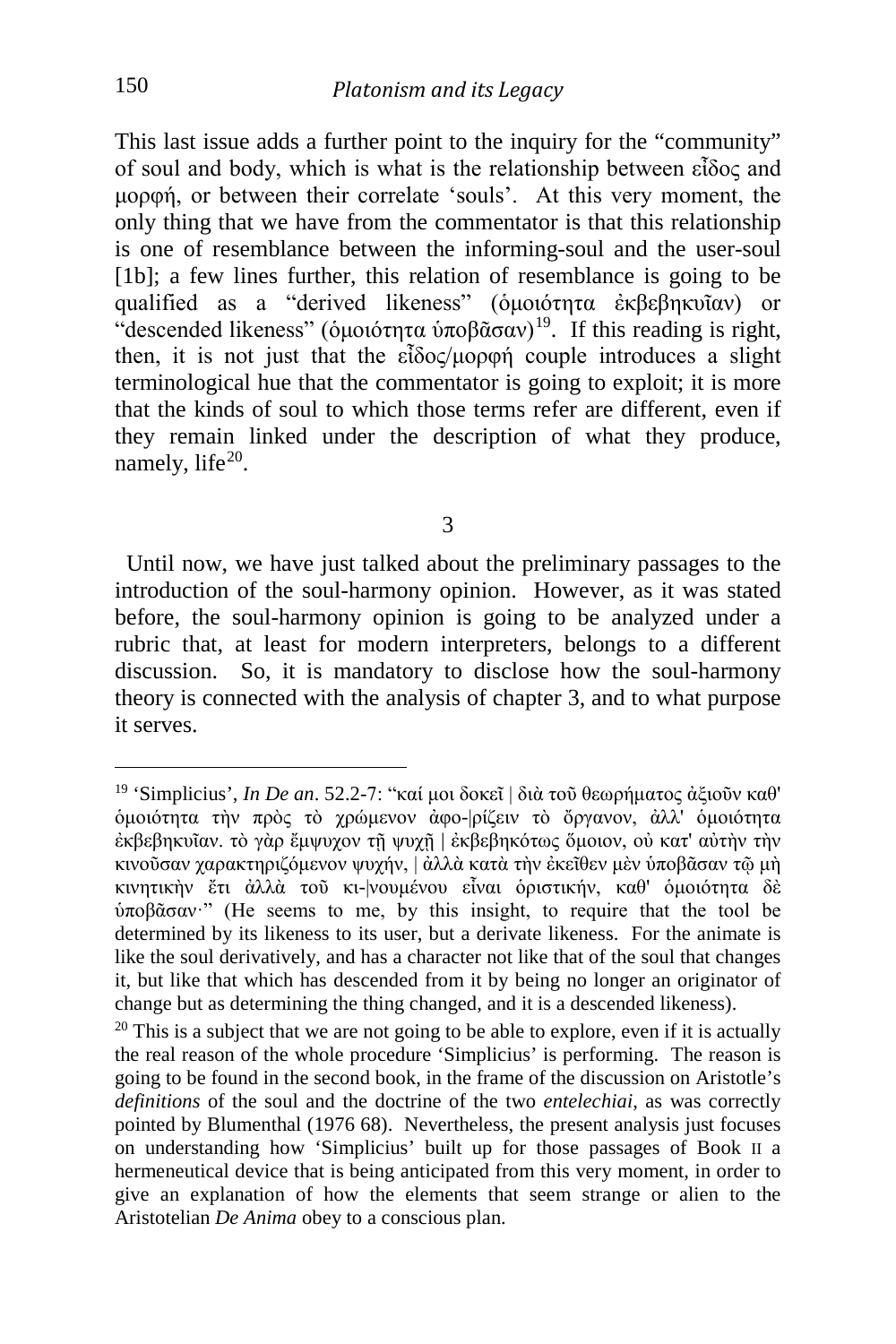Aristotle, as stated before, introduces the soul-harmony opinion under the discussion of one of the last sentences of chapter 3, and he does so establishing a certain continuity between the discussions:

[3] Following on this, he proves also that the soul is not a harmony of the parts of the body, neither that which gives its character to that which is changed vitally nor, still less, that which originates change. [3a] For certainly the body that is to receive life must be completely harmonized, and harmonized to chime in with the life that enters it, in order to be suitable for its participation in that life. [3b] But that which is suitable for participation differs completely from what is participated, and is a support as matter to form and of form both as what determines the instrument and also that which make use of it.  $[3^*]$  As an illustration, a certain joining together of timbers is suitable for the shape of the ship, but it is not the same as the shape, and, still less, as seamanship.  $[3^1]$  Nor, then is the life of the soul the joining together of the bodily elements, whether the mixture of qualities or the plan of the interrelation of the parts joined or mixed, but they, like matter, stand beneath that which determines the instrument. $^{21}$  $^{21}$  $^{21}$ 

 In this passage we find, properly speaking, the commentary on the soul-harmony theory. However, we can notice from the very beginning that the analysis of this opinion depends on the first passage quoted, at least in light of two elements: first, the soul-types theory, and second, the reference to the 'life' of the soul. Both of them will continue to be present as the ultimate target of the investigation [3a].

 That sentence [3a] is probably the one stating in a most clear way the connection between the soul-harmony opinion and the εἶδος/μορφή

<span id="page-11-0"></span><sup>21</sup> 'Simplicius', *In De an.* 52.10-22: "ἀκολούθως δὴ οὖν | τούτοις, ὅτι μηδὲ ἁρμονία τῶν τοῦ σώματος μορίων ἐστὶ δείκνυσι, μήτε | ὡς ζωτικῶς κινουμένου χαρακτηριστική, μήτε ἔτι μᾶλλον ἡ κινοῦσα. δεῖ | μὲν γὰρ ἡρμόσθαι πάντως τὸ δεκτικὸν τῆς ζωῆς σῶμα, καὶ συμφώνως ἡρ-|μόσθαι πρὸς τὴν ἐγγινομένην ζωήν, ἵνα ἐπιτήδειον ᾖ πρὸς τὴν ταύτης μέ-|θεξιν· διαφέρει δὲ πάντως τὸ πρὸς μετοχὴν ἐπιτήδειον τοῦ μετεχομένου, | καὶ ὡς ὕλη πρὸς εἶδος ὑπέστρωται καὶ πρὸς εἶδος τὸ μὲν ὡς πρὸς ὀργάνου | ὁριστικόν, τὸ δὲ ὡς πρὸς χρώμενον· οἷον ἡ τοία τῶν ξύλων σύνθεσις ἐπι-|τηδεία μὲν πρὸς τὸ σχῆμα τῆς νεώς, οὐχ ἡ αὐτὴ δὲ τῷ σχήματι οὐδὲ | ἔτι μᾶλλον τῇ κυβερνητικῇ. οὔτε ἡ σύνθεσις τοίνυν τῶν σωματικῶν στοι-|χείων ἢ ἡ τῶν ποιοτήτων κρᾶσις ἢ ὁ πρὸς ἄλληλα τῶν συντιθεμένων ἢ | κιρνωμένων λόγος ἐστὶν ἡ ψυχικὴ ζωή, ἀλλ' ὡς ὕλη ὑπέστρωται τῇ τοῦ | ὀργάνου ὁριστικῇ."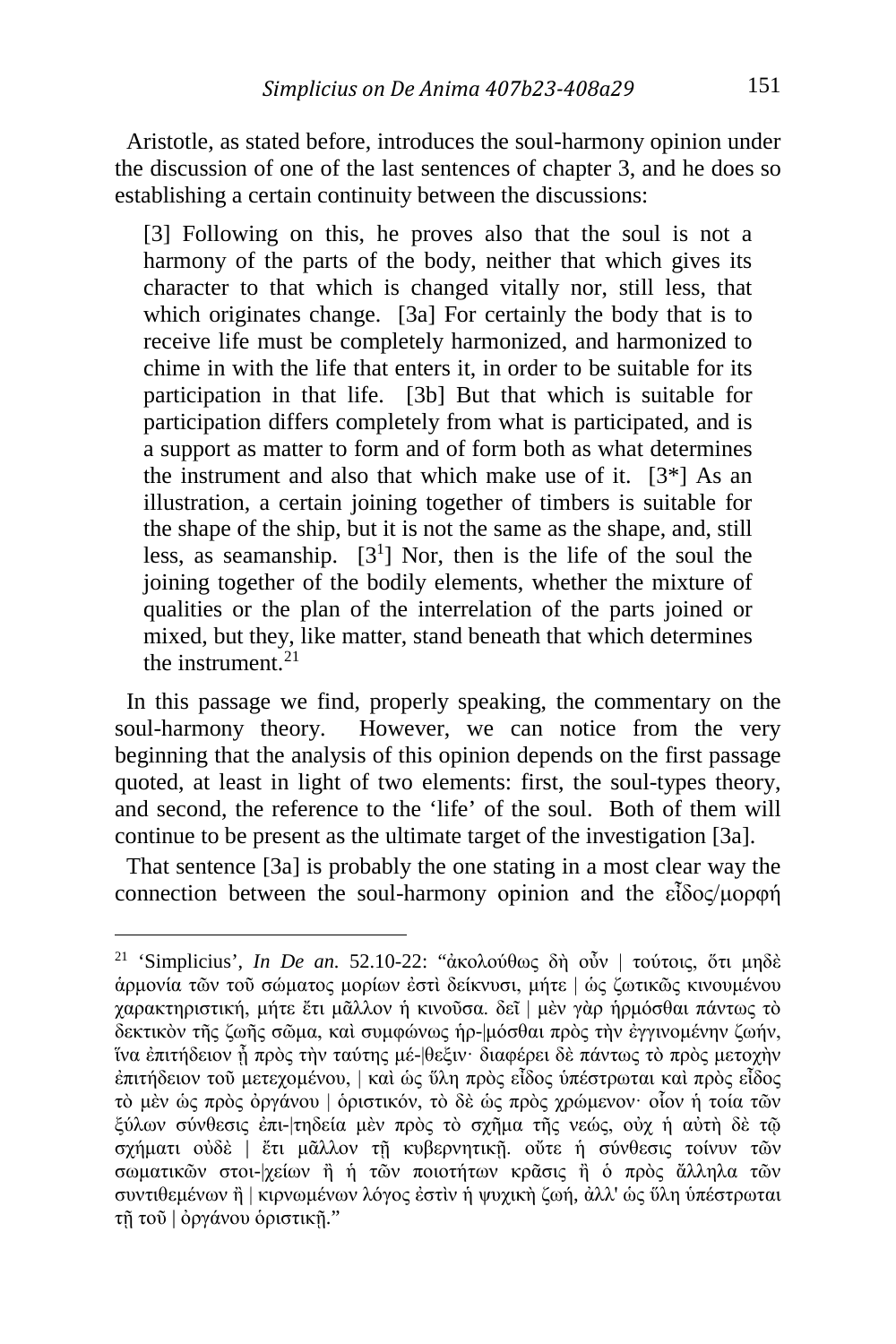distinction. First of all, the opinion here presented is not accurate, for the soul cannot be a harmony. Certainly, the fact that the body hosting a soul must be completely 'harmonized' does not imply it being a harmony. That means that, if the confusion between harmony and soul is possible, it has to be explained beyond of what Aristotle explicitly stated in the *De Anima's* text. So, which are the elements that the discussion of this theory could contribute to the exegetical task of the commentator?

 The bulk of the Aristotelian criticism addressed to the soul-harmony opinion is based on a linguistic feature (*DA* 408a5-18). For 'harmony' is said in two ways: the most proper sense, synthesis or combination (σύνθεσις, also κρᾶσις), names the perfect fit of the components or parts in a body; the other sense is used to designate the proportion that governs the mixture of those parts (λόγος). Both of them were taken to be candidates to explain the soul, the εἶδος of a body. The purpose of the distinction is to show that no matter what sense is used or understood, soul cannot be an harmony: neither the latter, for there are many proportions governing the constitution of parts in a body; the concept is too large to denote the specific operation of the soul, for its use could entail that it would be many souls in one body (*DA* 408a13). But the former sense does not fit either, because the multiple combinations of the body are useless to explain the psychic faculties: it will entail that intellection is a sort of epiphenomenon of the material constitution of the body (*DA* 408a11). In sum, in both of the cases, the outcome is the same, for the soul could not be explained in terms of any harmony whatsoever, given that the scope of the concept of harmony covers better the body, not the soul. Or at least, that is Aristotle's diagnosis of the scope that such a theory could have.

 Even if 'Simplicius' proves to be aware of those distinctions employed to refute the soul-harmony opinion, he gave them a discrete importance<sup>22</sup>. This could be indicative that the commentator does not completely agree with Aristotle in the reasons why that opinion is misleading. In fact, 'Simplicius' seems to prefer to work on the soul-

<span id="page-12-0"></span><sup>22</sup> 'Simplicius', *In De an.* 54.31-33: "<ἐντεῦθεν δὲ καὶ τὸν τῶν μεμιγμένων λόγον> | ἐκ τῆς κυρίως εἰρημένης συνθέσεως καὶ τὴν κατὰ λόγον μῖξίν τε καὶ | κρᾶσιν σύνθεσιν καλοῦμεν κοινότερον." (Derivatively from strict fitting together, we more colloquially call fitting together the ratio of the mixed constituents and their proportional mixing and blending).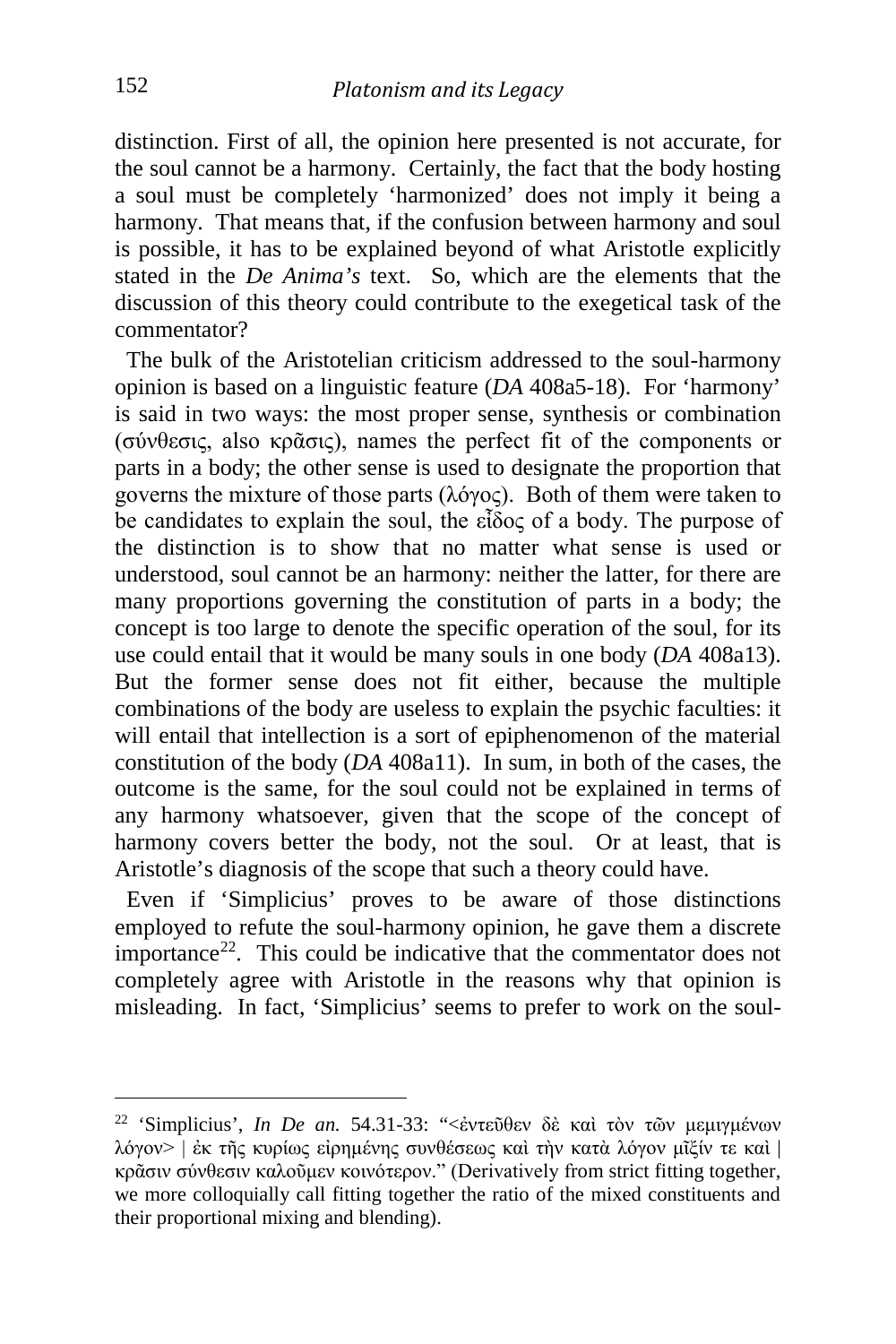harmony opinion diluting the Aristotelian distinctions<sup>[23](#page-13-0)</sup> in the concept of 'suitability' (ἐπιτηδειότης)[24](#page-13-1):

[4] So why, then, is the opinion that makes the soul a harmony plausible to many? [4a] Because as the form suddenly supervenes on the immediate matter as it gains a perfect suitability, it appears to be the same thing as the suitability (ἐπειδὴ τῇ προσεχεῖ ὕλῃ τελείαν ἀπολαβούσῃ τὴν ἐπιτηδειότητα ἀθρόως ἐπιγινόμενον τὸ εἶδος ὡς ταὐτὸν ὂν ἐκείνῃ φαντάζεται).  $[4a^*]$  In the same way the shape of the ship seems to be in no way different from such and such a fitting together of the timbers. [4b] Also the majority does not distinguish the soul that uses it as an instrument from the life that gives the instrument its form as an instrument.  $25$ 

<span id="page-13-0"></span> $23$  The substitution of the terms does not seem to be systematic, though. In most of the cases the concept is accompanied with that of 'harmony', but also with those of 'arrangement' (θέσις), 'fitting together' (σύνθεσις), or even 'outward appearance' (ἔμφασις).

<span id="page-13-1"></span><sup>&</sup>lt;sup>24</sup> The concept of 'suitability' (ἐπιτηδειότης) is still a very little explored terrain. Sambursky opened the debate, by claiing that the concept of ἐπιτηδειότης started to be used in the second century in a technical way to refer the sufficient conditions for a potentiality to be actualized (1962 106). That idea was further expanded in three different technical usages by Dodds (1963 344). Sambursky proposal and consequently Dodds' distinctions were criticized by Todd, who does not accept a technical usage of the concept, even if he gives to the concept the importance and relevance that it seems to have (1972). From that point, several scholars have fed the discussion by exploring the value of the concept in different Neoplatonic authors (for a reconstruction of the polemic, see Hauer 2016 65). The role of 'Simplicius' is very discrete in this discussion, however. That may be due to the controversial authorship of the commentary in the *De Anima*. A proof of that is that one of the most recent and interesting papers exploring the concept in Simplicius, avoids dealing with the *De Anima* for that very reason (Hauer 2016 73 n. 24). I will not take position in this debate, first of all, because my analysis is limited to a very specific passage where the concept is embedded. Nevertheless, I think this is a matter worthy of attention, considering the echoes of the passage of my analysis with the definitional attempts of the *De Anima* II, as Blumenthal correctly points (1976 68).

<span id="page-13-2"></span><sup>25</sup> 'Simplicius', *In De an*. 52.22-27: "διὰ τί οὖν πιθανὴ τοῖς πολλοῖς ἡ ἁρμονίαν τὴν ψυχὴν | τιθεμένη δόξα; ἐπειδὴ τῇ προσεχεῖ ὕλῃ τελείαν ἀπολαβούσῃ τὴν ἐπιτη-|δειότητα ἀθρόως ἐπιγινόμενον τὸ εἶδος ὡς ταὐτὸν ὂν ἐκείνῃ φαντάζεται | (οὕτω γοῦν τὸ σχῆμα τῆς νεὼς οὐδέν τι διαφέρειν δοκεῖ τῆς τῶν ξύλων | τοιᾶσδε ἁρμονίας), καὶ ἐπειδὴ οὐ διακρίνουσιν οἱ πολλοὶ τὴν ὡς ὀργάνῳ | χρωμένην τῆς τὸ ὄργανον ὡς ὄργανον εἰδοποιούσης ζωῆς·"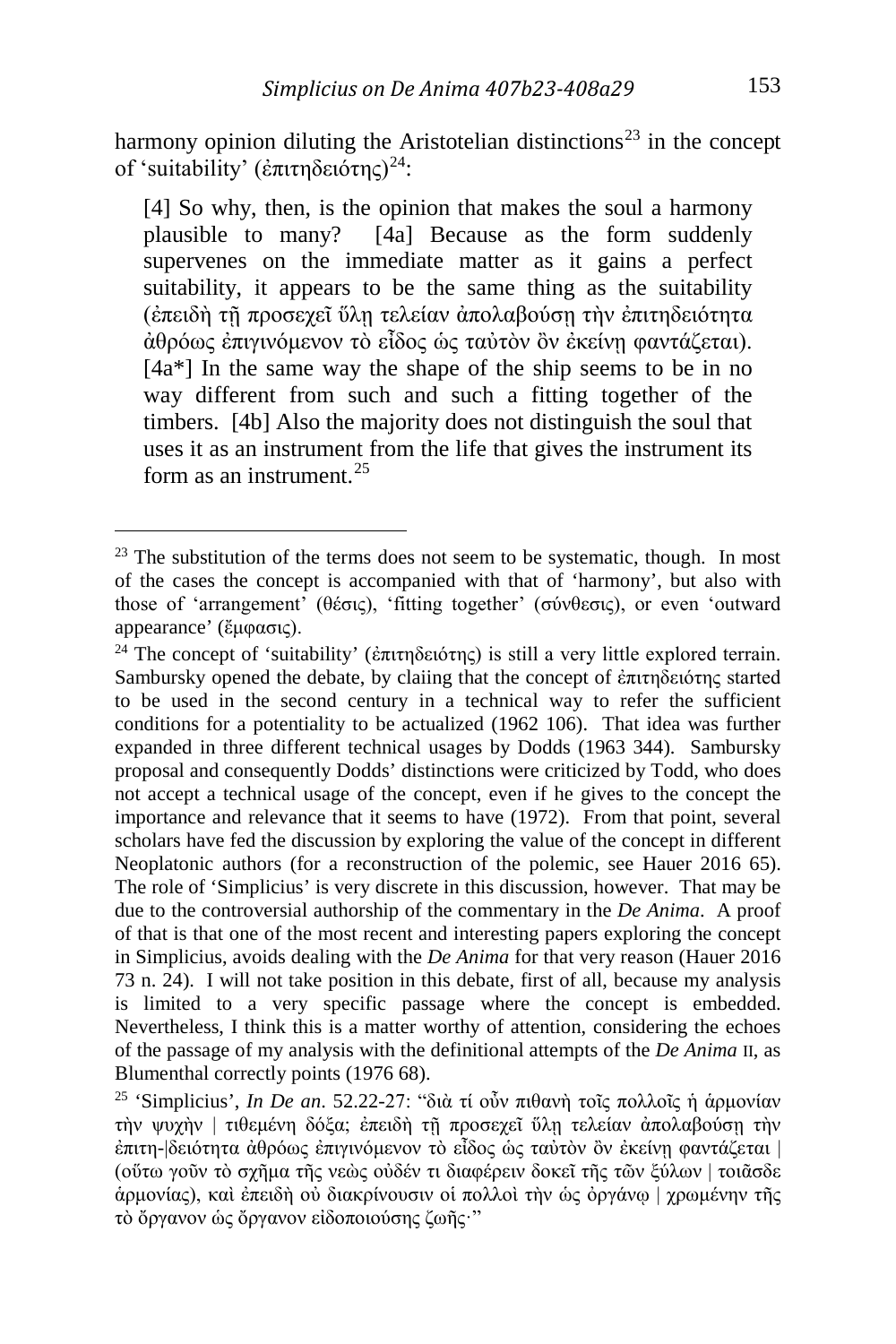So, where Aristotle sees a distinction important to perform the refutation, 'Simplicius' only finds semantics: the distinction that matters is stated before, and the soul-harmony opinion is just a mistaken way of seeing it. The fact that the ambiguity of the term 'harmony' is not exploited by 'Simplicius' does not mean that the Aristotelian hermeneutical device is completely useless. Indeed, the commentator is actually exploiting the dialectical examination on the soul-harmony theory, together with the εἶδος/μορφή passage, and the Aristotelian analogies. However, he is using all of these elements differently. Then, 'Simplicius' provides an explanation of why some people considered the soul-harmony theory as plausible in his own terms, in order to introduce his solution for the vexed question of the community between soul and body.

 As a matter of fact, despite the rejection of the soul-harmony opinion, the basic idea behind the concept of harmony seems to be necessary for the study of the *De Anima*, and it seems to be equally needed for the philosophical aim of the commentary. This is so because the "community" between the soul and the body can only occur if the body is suitable to receive the soul, which was stated as the condition for the body of "already being alive". This "community", at the end, is a harmonization of body and soul, which is completely different to state that one of the components is a harmony. The subtlety of this distinction, together with the twofold character of the soul, may give room to confusion. That is why, from the analogy, it appears that is somehow less likely to take the harmony to be the user-soul. As a matter of fact, what usually happens is that the informing-soul, the shape, is taken as "what is suitable for participation" [3b]. Nevertheless, even if taking the informing-soul as identical to the body is an error, there is an important relationship between those elements. At least, it seems to be exactly what is stated when 'Simplicius' says that harmony "stands beneath that which determines the instrument"  $[3^1]$ .

 The confirmation of this reading may be a little further in the text. For, after this, it is question of giving one of the reasons why the soulharmony opinion is plausible, namely, the fact that when the soul leaves the body, the cadaver, looses not only its life, but also its 'harmony':

[5a] The ratio of the mixture contributes to the presence of the soul, for there must be a suitable nature to receive it (ἐπιτηδείαν γὰρ εἶναι δεῖ τὴν ὑποδεξομένην φύσιν), [5b] but this is not the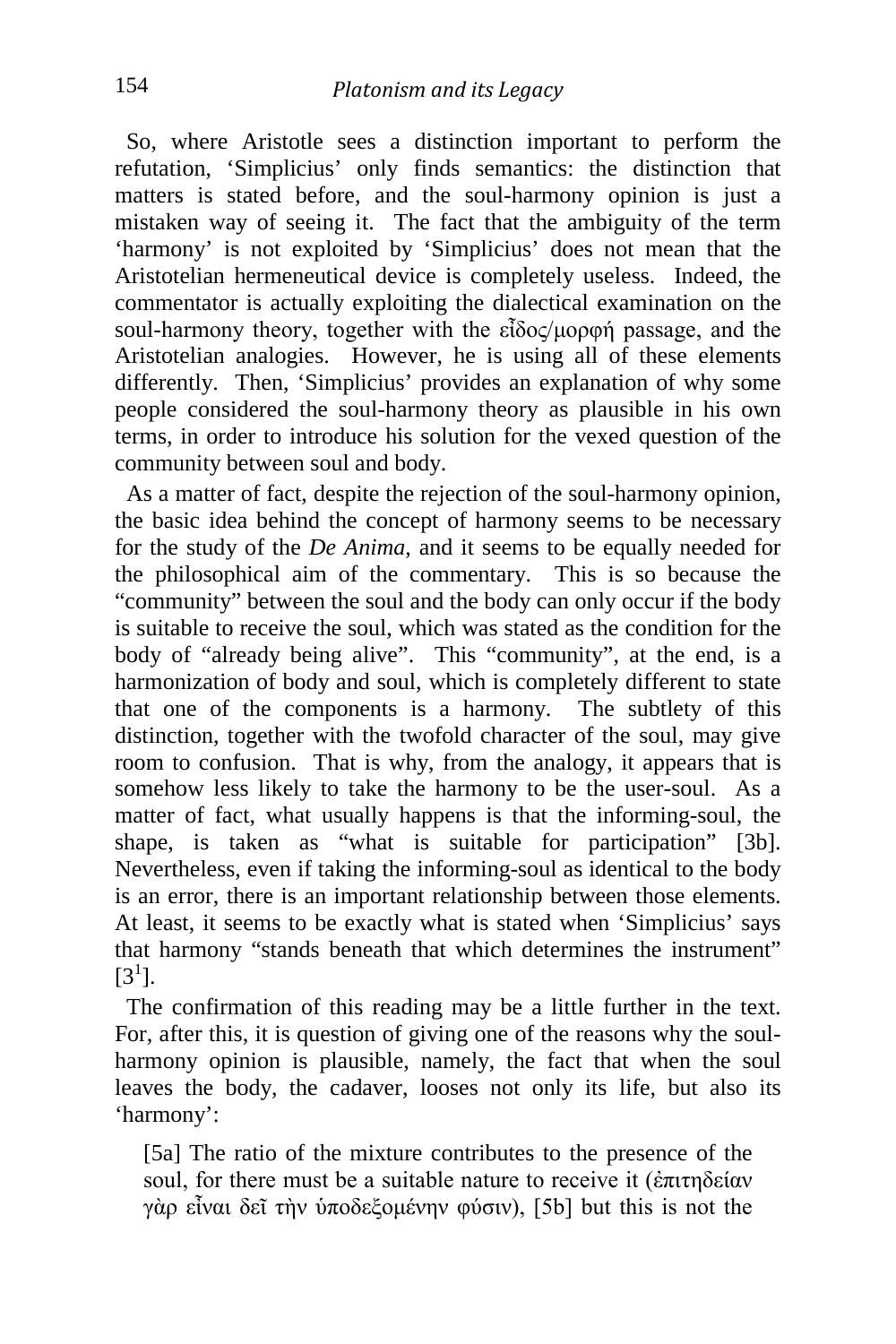soul. [5] But, since the suitability of the matter comes from the soul (ἐπεὶ δὲ ἀπὸ τῆς ψυγῆς καὶ ἡ ἐν τῆ ὕλη ἐπιτηδειότης), being its outward appearance (ἔμφασις), in accordance with which exists the ratio of the mixture (καθ' ἣν ὁ τῆς μίξεως λόγος), it is reasonable that when it departs both the outward appearance and the ratio of the mixture should perish. $^{26}$  $^{26}$  $^{26}$ 

 The diagnosis is clear. People do not make the distinction between the two types of soul and, given that, the informing-soul can be easily confused with the suitability of the body (a cause with its effect); consequently they say that this suitability is to be identified with the whole of the soul. It is not that the soul is an epiphenomenon of the bodily constitution, but rather that the bodily constitution is a reflection of the informing-soul organizing power. A pair of elements distinguished by Aristotle was taken in exchange of another pair of elements that are not equivalent to the first ones. This is the reason why the soul-harmony opinion needs to be rejected, because a harmony cannot be identified with any of the types of soul: nor with the user-soul at all, neither with the informing soul. This is so, because the soul-harmony opinion is based on the idea of a certain material arrangement or, better, certain suitability. And it happens that suitability corresponds, not with the cause of having a given aspect, but with the outward appearance of a being (ἔμφασις).

 The occurrence of this term, ἔμφασις, is anything but a lexical preciosity. In fact it is echoing of an old explanation for the confusion of the informing-soul with 'suitability': the fact that we think that the form supervenes on the matter as it is informed [4a]. That idea is not also brought into the discussion from the soul-harmony theory. It is also possible to reach that interpretation from a hylomorphic account, because of the vicinity of this concept with that of μορφή.

 The vicinity, however, is not an identity. And that is exactly why the basic concept of φύσις must be excluded from the equation  $[2^*]$ , both by replacing it by a type of form that does not compromise its condition of source of psychic activities, and by characterizing its function not as 'informing' *tout-court*, but as giving life. The

<span id="page-15-0"></span><sup>26</sup> 'Simplicius', *In De an.* 56.22-26: "καὶ συντελεῖ μὲν ὁ λόγος τῆς μίξεως πρὸς τὴν | τῆς ψυχῆς παρουσίαν (ἐπιτηδείαν γὰρ εἶναι δεῖ τὴν ὑποδεξομένην φύσιν), | οὐκ αὐτὸς δέ ἐστιν ἡ ψυχή. ἐπεὶ δὲ ἀπὸ τῆς ψυχῆς καὶ ἡ ἐν τῇ ὕλῃ | ἐπιτηδειότης, ἔμφασις οὖσα ἐκείνης, καθ' ἣν ὁ τῆς μίξεως λόγος, εἰκότως | ἀπολειπούσης καὶ ἡ ἔμφασις καὶ ὁ τῆς μίξεως φθείρεται λόγος."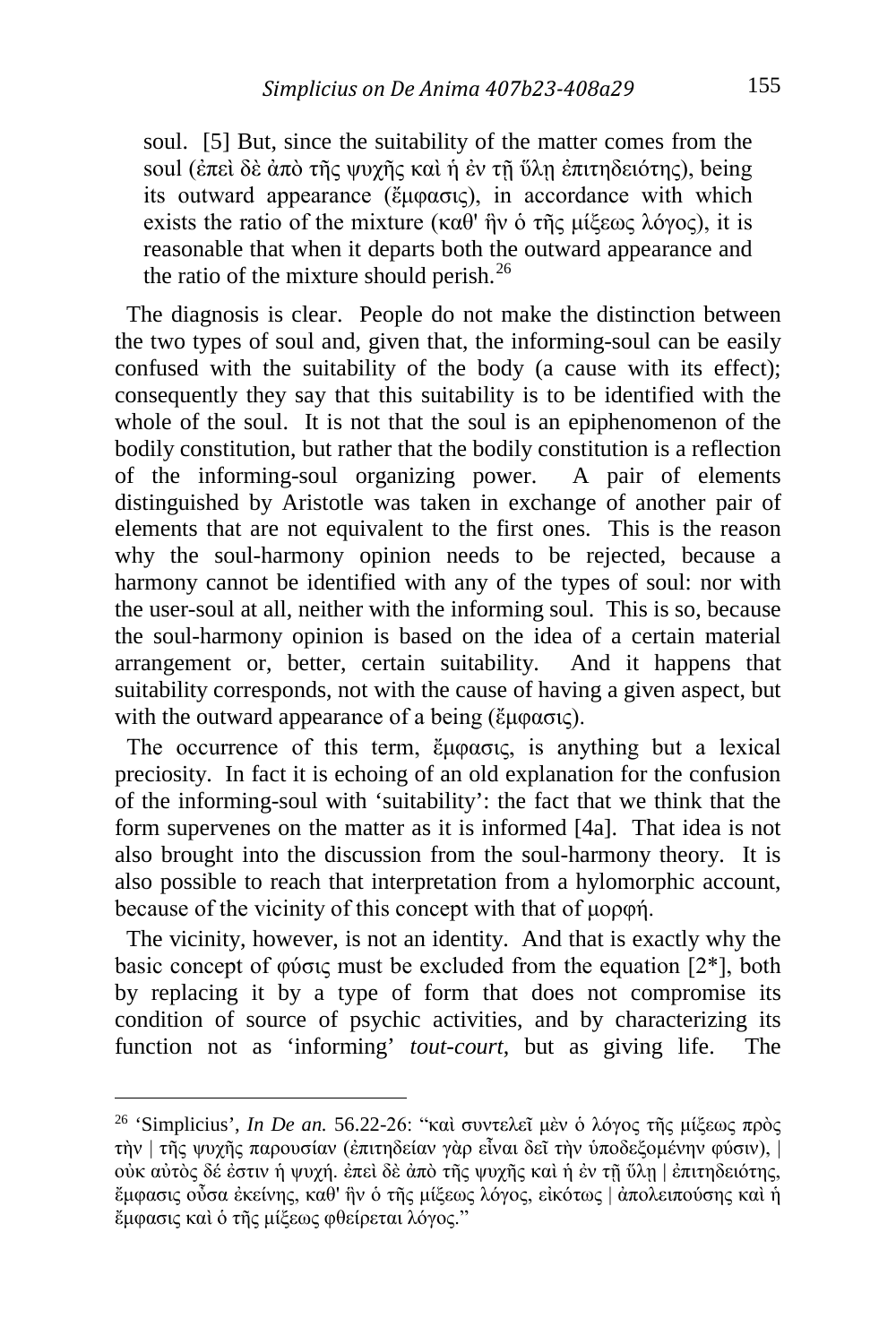informing-soul, then, which we argued could be extracted from 'Simplicius' reading of μορφή, is what gives the body its organic form and, consequently, provides the prior animation required for the usersoul to perform their activities.

 The commentator's task here has also been read as an exhibition of the harmonization project that Neoplatonics writers are supposed to have as a main purpose. This case, for example, can be considered one of these attempts of reconciliation of Aristotle's hylomorphism with Platonic dualism (Blumenthal 1996 11). Even if this could be true, nevertheless, what should be taken in account is that it does not seem that the objective of the commentator was to introduce by force his own doctrine. It appears that what his aim is to avoid a plain hylomorphic reading to the pscychological context. The reasons could be easily seen, for a basic hylomorphic reading could lead to a materialistic conception of the soul, or an extreme physicalism, which is something of which Aristotle was aware. This is, in fact, the motivation for Aristotle to criticize the soul-harmony theory. But somehow, some of Aristotle's followers opted for that position he was trying to avoid<sup>[27](#page-16-0)</sup>, and 'Simplicius' is aware of that. His commentary, then, is not just a Neoplatonization of Aristotle or a reconciliation of the *De Anima* with Plato *tout court*. It seems that 'Simplicius' is playing on Aristotle's side by trying to interpret the 'community' of body and soul in a way that avoids physicalism.

#### Bibliography

#### **Editions**

i,

- Diels, H. [Ed.] (1882) *Simplicii in Aristotelis physicorum libros octo commentaria: CAG 9*. Berlin: Reimer.
- Hayduck, M. [Ed.] (1882) *Simplicii in libros Aristotelis de anima commentaria: CAG 11*. Berlin: Reimer.
- Hicks, R. D. [Ed., Trad. & Comm.] (1907) *Aristotle: De Anima*. Cambridge: Cambridge University Press.
- Jannone, A. & Barbotin, E. [Ed. & Trad.] (1980) *Aristotle: De L'âme*. Paris: Les Belles Lettres.

<span id="page-16-0"></span> $27$  The physicalists interpretations of Aristotle's psychology are supposed to be held by Strato, Andronicus and Alexander. For this idea in the peripatetic tradition, see Blumenthal (1996 11).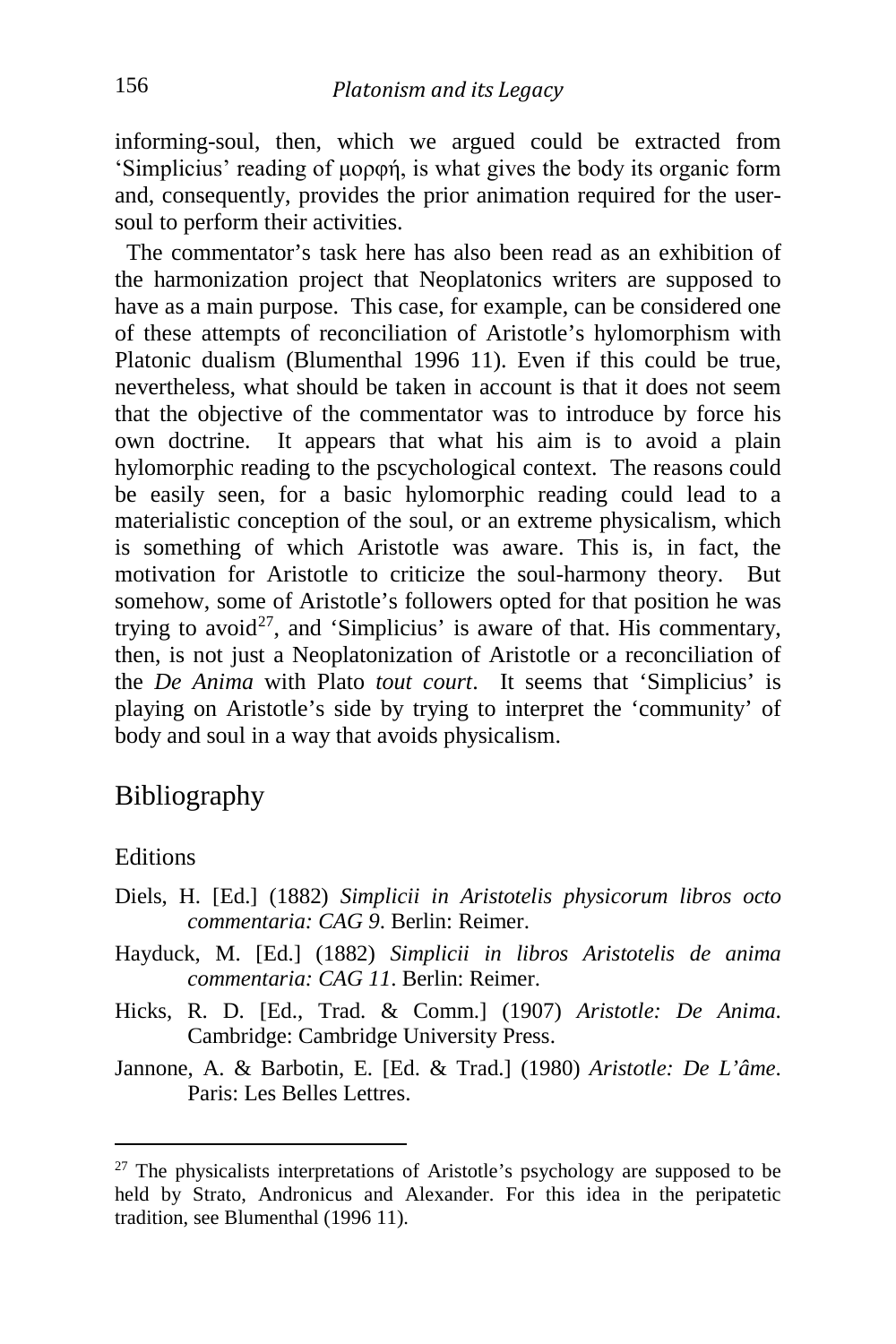- Ross, W. D. [Ed.] (1966) *Aristotelis Physica*. Oxford: Clarendon Press.
- **--------** (1964) *Aristotelis Politica*. Oxford: Clarendon Press.
- Ross, W. D. [Ed. & Comm.] (1970) *Aristotle's Metaphysics*. Oxford: Clarendon Press.
- -------- (1961) *Aristotle: De Anima*. Oxford: Clarendon Press.

#### **Translations**

- Fleet, B. [Trad.] (1997) *Simplicius: On Aristotle Physics 2*. London: **Duckworth**
- Urmson, J. O. & Lautner, P. [Trad. & Not.] (1995) *Simplicius:* On Aristotle On the Soul 1.1-2.4. London: Duckworth.

#### Secondary Sources

- Ackrill, J. L. (1973) "Aristotle's Definitions of *Psuchē*". In: *Proceedings of the Aristotelian Society*, New Series, Vol. 73 (1972 - 1973), pp. 119-133.
- Baltussen, H. (2008) *Philosophy and Exegesis in Simplicius: The Methodology of a Commentator*. London – New York: Bloomsbury.
- -------- (2000) *Theophrastus against the Presocratics and Plato: Peripatetic Dialectic in the* De Sensibus. Leiden – Boston – Köln: Brill.
- Blumenthal, H. (1996) *Aristotle and Neoplatonism in Late Antiquity: Interpretations of the* De Anima. London: Duckworth.
- -------- (1987<sup>a</sup>) "Alexander of Aphrodisias in the Later Greek commentaries on Aristotle's *De Anima*". In: Wiesner, *Aristoteles: Werk und Wirkung II*, pp. 90-106.
- -------- (1987<sup>b</sup>) "Simplicius (?) on the first book of Aristotle's De Anima". In: Hadot, *Simplicius, sa vie, son oeuvre, sa survie*, pp. 91-112.
- -------- (1976) "Neoplatonic Elements in the "de Anima" commentaries". In*: Phronesis*, Vol. 21, No. 1 (1976), pp. 64-87.
- -------- (1974) "Did iamblichus write a Commentary on the *De Anima*?" In: *Hermes*, 102, pp. 540-556.
- Bossier, F. & Steel, C. (1972) "Pryscianus Lydus en de "In De Anima" van Pseudo(?)-Simplicius". In: *Tijdschrift voor Filosofie*, 34ste Jaarg., Nr. 4 (December 1972), pp. 761-822.